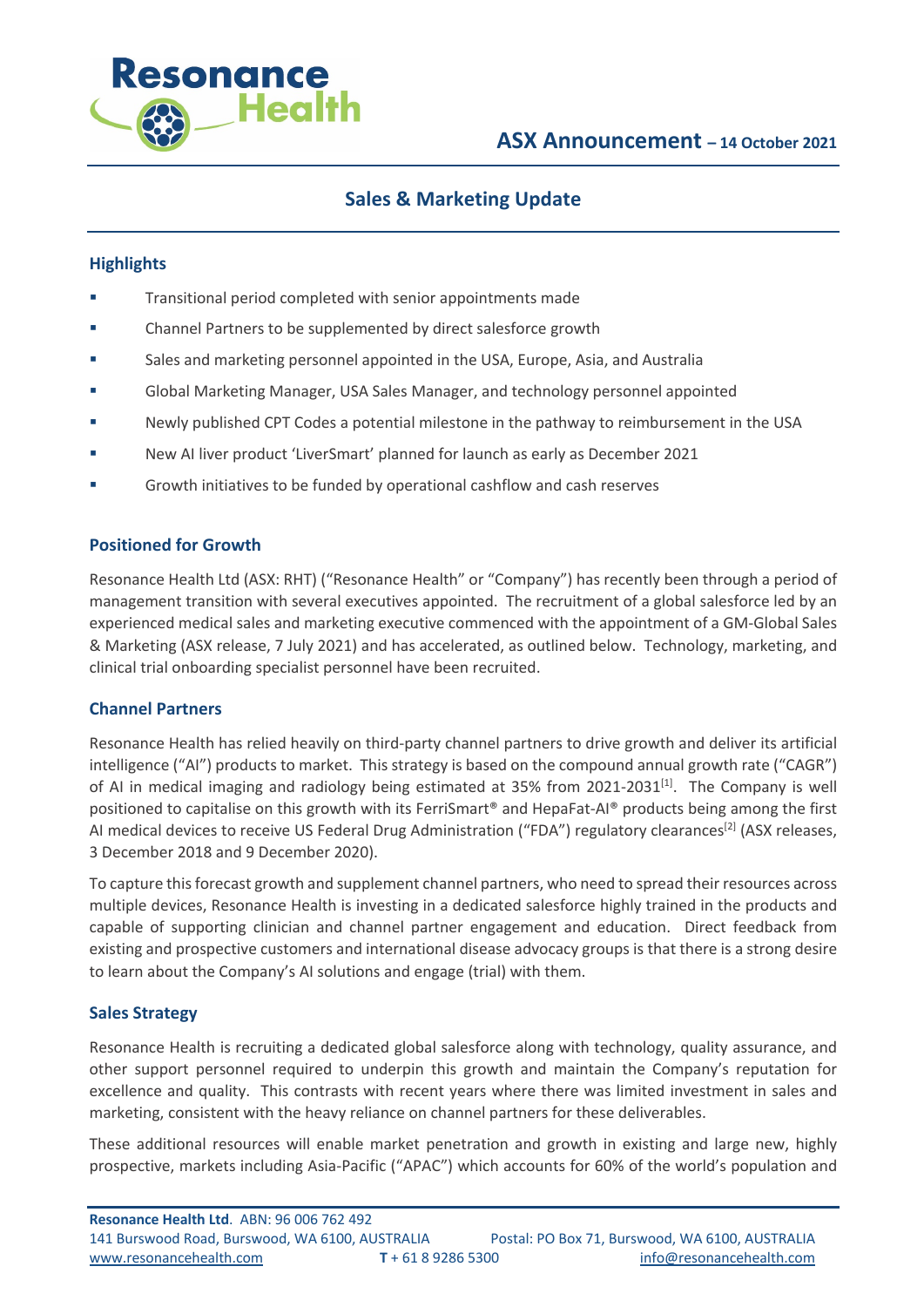

where diseases related to the Company's products are especially prevalent. There remains a critical need in APAC and other emerging markets for cost-effective rapid-turnaround products to assist in the identification and management of liver diseases, and APAC presently accounts for a fraction of Company sales.

To assist the rollout of products, including LiverSmart (ASX release, 13 October 2021) and R&D pipeline products, Resonance Health is engaging with international disease awareness advocates, to deploy scalable products where they are most needed, including the Thalassemia International Federation ("TIF"). With heightened sales resourcing, the Company is confident that FerriSmart®, HepaFat-AI®, and other products in late phase development including LiverSmart, will be a solution for APAC and other new markets.

FerriSmart® can quantify liver iron concentration ("LIC") in seconds and is calibrated against the Company's FerriScan® product which remains the global Gold Standard for LIC measurement. HepaFat-AI®, the Company's newest regulatory cleared product, provides a PDFF score and a steatosis grading, neither of which were available in HepaFat-Scan®. These additional metrics are important for clinical trials and better position the product for use in fatty-liver clinical trials, where sales resourcing is required to drive awareness.

The addressable markets for FerriSmart® and HepaFat-AI® include those with suspected fatty liver diseases which affect 24-30% of the global population or 1.8-2.3 billion people<sup>[3]</sup>. Non-alcoholic Fatty Liver Disease ("NAFLD") is now the leading cause of liver morbidity and mortality, and the leading indicator for liver transplants in the USA, and over the next 10 years the healthcare costs associated with the management of NAFLD is predicted to exceed USD\$1 trillion<sup>[3]</sup>.

## **Key Appointments**

The Company has appointed a USA Sales Manager with over 20 years medical marketing and sales experience including as Director of Global Marketing for another medical device company. The US Sales Manager will increase Resonance Health product awareness and drive sales in the Americas (including LATAM) and attend industry conferences including at RSNA in Chicago in December 2021.

The Company has also appointed a Global Marketing Manager who is experienced in medical marketing, is a qualified pharmacist, speaks several languages, and whose previous roles include Sales & Marketing Director, and International Product Manager leading marketing across Europe, SE Asia, and South America.

Other recent sales appointments include a US based clinical trial specialist to target clinical trials especially in fatty liver diseases, two new personnel in India (a large and highly prospective market where there is a high prevalence of liver-fat-and-iron diseases), and new personnel in South Korea and the United Kingdom.

To improve customer experience, the Company is currently building an experienced and capable software development team, which will enable it to expand and improve the Company's secure workflow management technology (known as FAST) and automate and streamline customer onboarding and interface.

Resonance Health has no debt and will fund its growth through operational cashflow and its cash reserves.

### **Comments**

Chief Experience Officer of Resonance Health, Ajay Nair, said the following:

*"I'm excited about the future of Resonance Health. The Company has an incredible legacy in FerriScan® which remains the global gold-standard non-invasive liver iron concentration product. We are building a future focused on customer experience, delivered by innovative AI products and performance-oriented delivery.* 

We have recruited several experienced sales and marketing personnel and we are invigorating our channel *partners and will drive market penetration including in clinical trials which are prolific in the fatty liver disease space. We are close to completing our recruitment of highly accomplished sales leadersin several key markets and this will tremendously elevate our ability to deliver better patient-access globally."*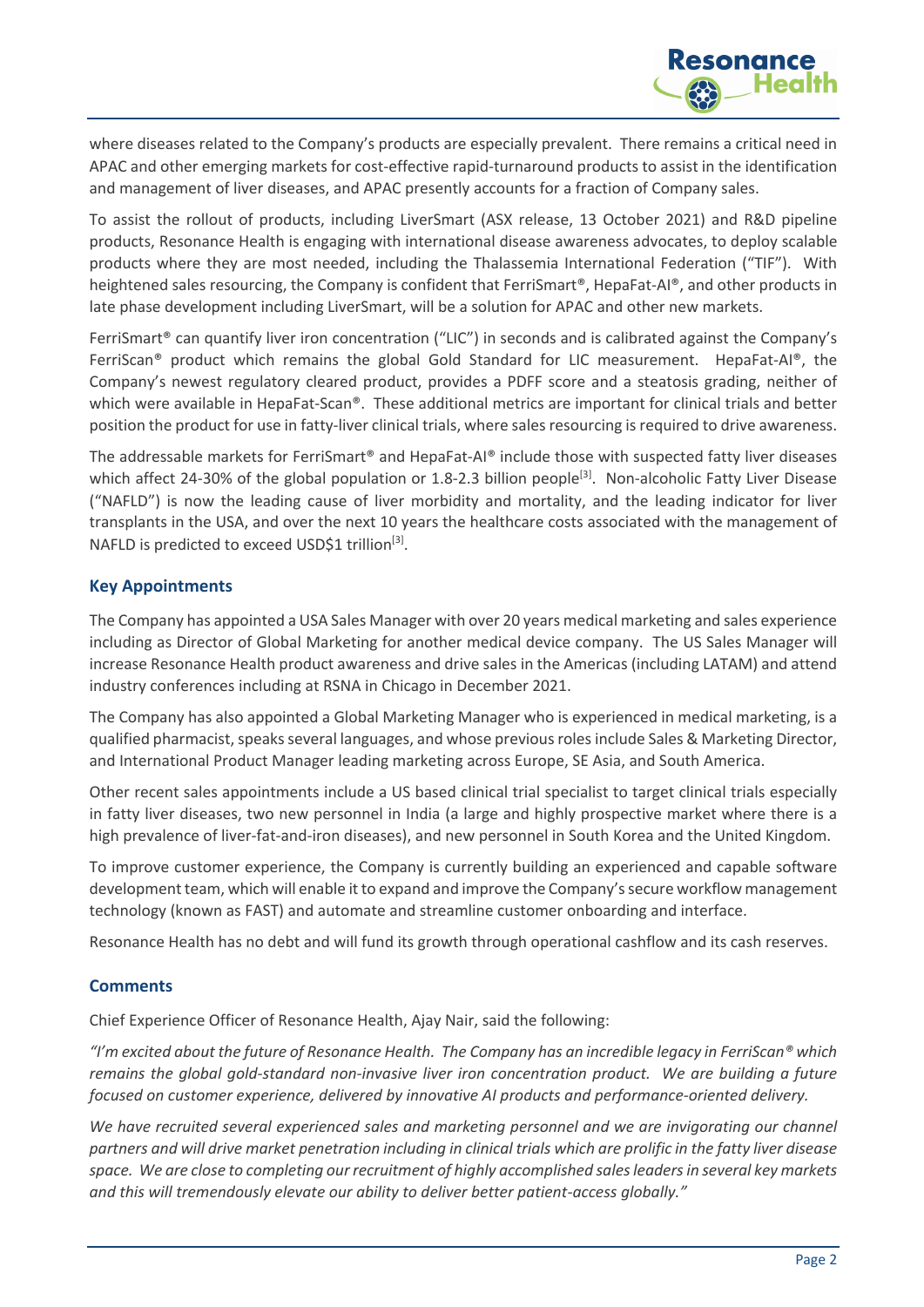

Managing Director of Resonance Health, Mitchell Wells, said the following:

*"Resonance Health is emerging from a period of intense transition during which several senior executives have been appointed. The Company is scaling for growth with the recruitment of a global salesforce located across North America, Europe, and Asia, and we expect to be fully staffed by the end of 2021.* 

*Our new sales and marketing personnel are focused on our new AI products that can be deployed into existing and large new markets where our products are needed. We will work with international disease advocates to deploy our products into emerging markets including APAC, where there is a critical need for them.*

*Resonance Health remains at the forefront of AI in healthcare and with additional human resources we will more proactively engage and educate channel partners, customers, clinicians, and key opinion leaders.* 

*The Company is in a strong financial position with operational cashflow from sales, \$8.7m in cash reserves (30 June 2021), and no debt. We will use this to fund market penetration initiatives both in existing markets and as-yet untapped prospective new markets, and identifying clinical trials, particularly in the endemic fattyliver disease market.* 

*We are excited about our new LiverSmart product which responds to the market's desire for more holistic organ assessment. It provides a more complete assessment of the liver and we believe it may be eligible for new CPT codes which would be another milestone on the pathway to USA reimbursement."*

This announcement has been authorised for release in accordance with the delegated authority of the Board of Directors of Resonance Health Limited.

For further information please contact: **Mitchell Wells** – Managing Director E: mitchellw@resonancehealth.com P: +61 (0)8 9286 5300

- [1] https://www.transparencymarketresearch.com/ai-in-medical-imaging-market.html
- [2] https://www.nature.com/articles/s41746-020-00324-0
- [3] Sayiner M, Koenig A, Henry L, Younossi ZM. Epidemiology of nonalcoholic fatty liver disease and nonalcoholic steatohepatitis in the United States and the rest of the world. Clinics in Liver Disease. 2016;20:205-214

### **About Resonance Health**

Resonance Health is an Australian healthcare technology and services company, specialising in the development and delivery of noninvasive medical imaging software and services.

The Company's products are used globally by clinicians in the diagnosis and management of human diseases and by pharmaceutical and therapeutic companies in their clinical trials. Resonance Health has gained endorsement by leading physicians worldwide for consistently providing high quality quantitative measurements essential in the management of diseases.

Resonance Health's dedication to scientific rigour and quality management has enabled it to achieve regulatory clearances for a range of Software as a Medical Device (**SaMD**) products in the USA, Europe, and Australia and to proudly carry ISO 13485 certification for the design and manufacture of medical devices. A number of these SaMD products incorporate the use of Artificial Intelligence (**AI**):